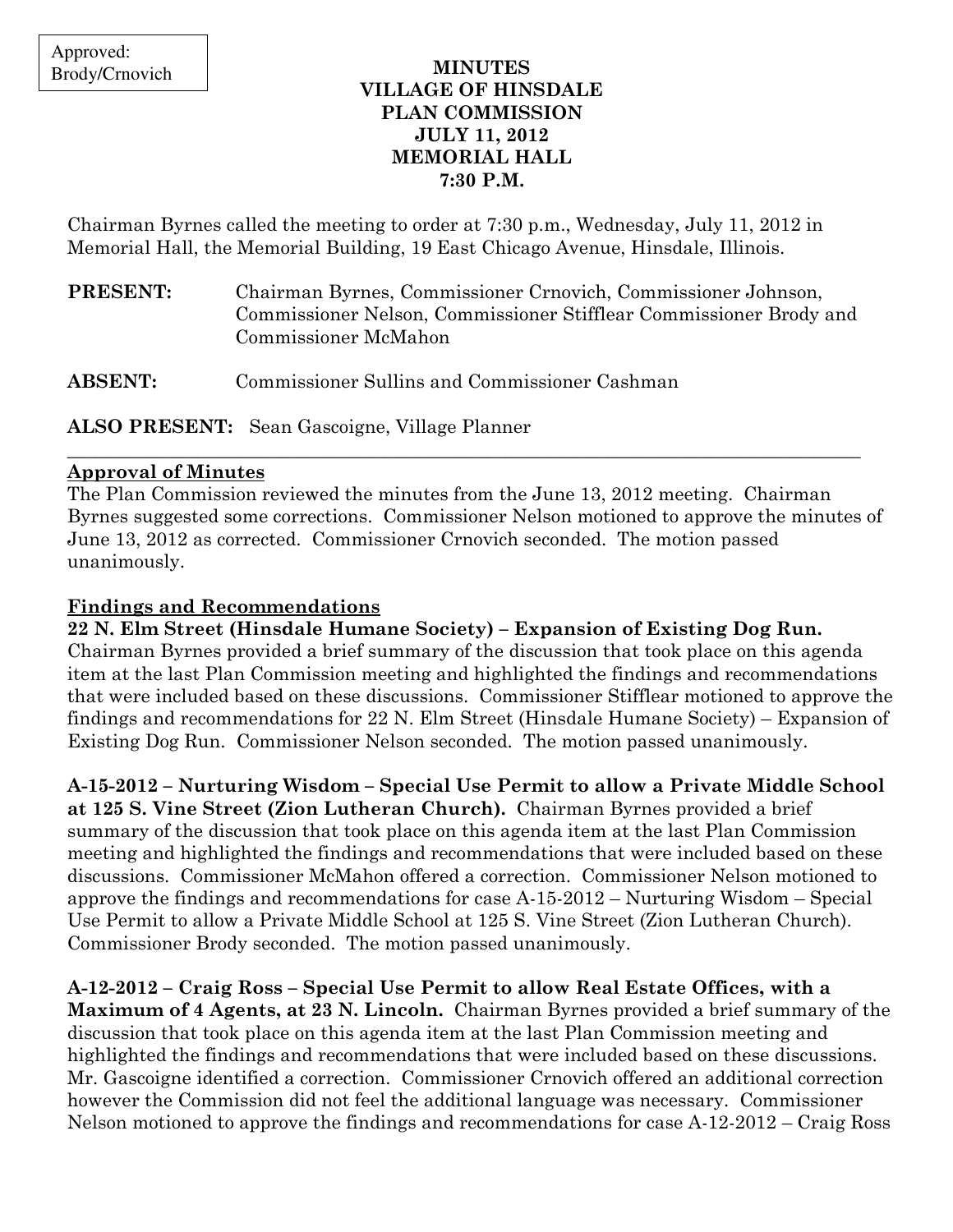#### **Plan Commission Minutes July 11, 2012**

– Special Use Permit to allow to allow Real Estate Offices, with a Maximum of 4 Agents, at 23 N. Lincoln. Commissioner Crnovich seconded. The motion passed unanimously.

# Scheduling of Public Hearings

## A-21-2012 – Hinsdale Dance Academy, Inc. - Special Use to Allow a Dance Studio at 414 Chestnut Street.

Chairman Byrnes stated this public hearing would be scheduled for September 12, 2012.

## Exterior Appearance/Site Plan Review

## 8 E. Hinsdale Avenue – Coldwell Banker – Site Plan/Exterior Appearance Approval for Replacement of Awning Fabric and One Valance Sign.

Chairman Byrnes introduced the case and asked if the applicant was present.

Gregg Berman introduced himself and summarized the request explaining that they were simply re-skinning the existing green awning with blue and replacing the "Real Estate" valance sign with "Coldwell Banker".

Commissioner Stifflear confirmed that this location would be in addition to the others that already existed.

Commissioner Nelson motioned for the approval of Exterior Appearance for the replacement of the existing awning fabric and one awning sign at 8 E. Hinsdale Avenue – Coldwell Banker. Commissioner Brody seconded. The motion passed unanimously.

Commissioner Johnson motioned to disapprove the Site Plan for the replacement of the existing awning fabric and one awning sign at 8 E. Hinsdale Avenue – Coldwell Banker. Commissioner Nelson seconded. The motion failed and the site plan was approved unanimously.

# Public Hearings

A-17-2012 – Daily Spark – Text Amendment Section 5-105C, to allow Fitness Facilities in the B-1, Community Business District as Special Uses and A-18-2012 – Daily Spark – Special Use Permit to allow a Fitness Facility at 777 N. York Road. (Transcript of the following Public Hearing on file.)

Chairman Byrnes opened the public hearing, introduced the case and asked if the applicant was present.

Cathy Keating, attorney for the applicant, introduced herself and summarized the request. She explained the nature of the business and provided examples of the equipment that would be sold and services that would be provided at the facility.

Commissioner Crnovich confirmed the hours of operation with the applicant.

Commissioner Stifflear explained that while he didn't take issue with this particular use, he expressed some concern with some of the text amendments that have been coming forward that